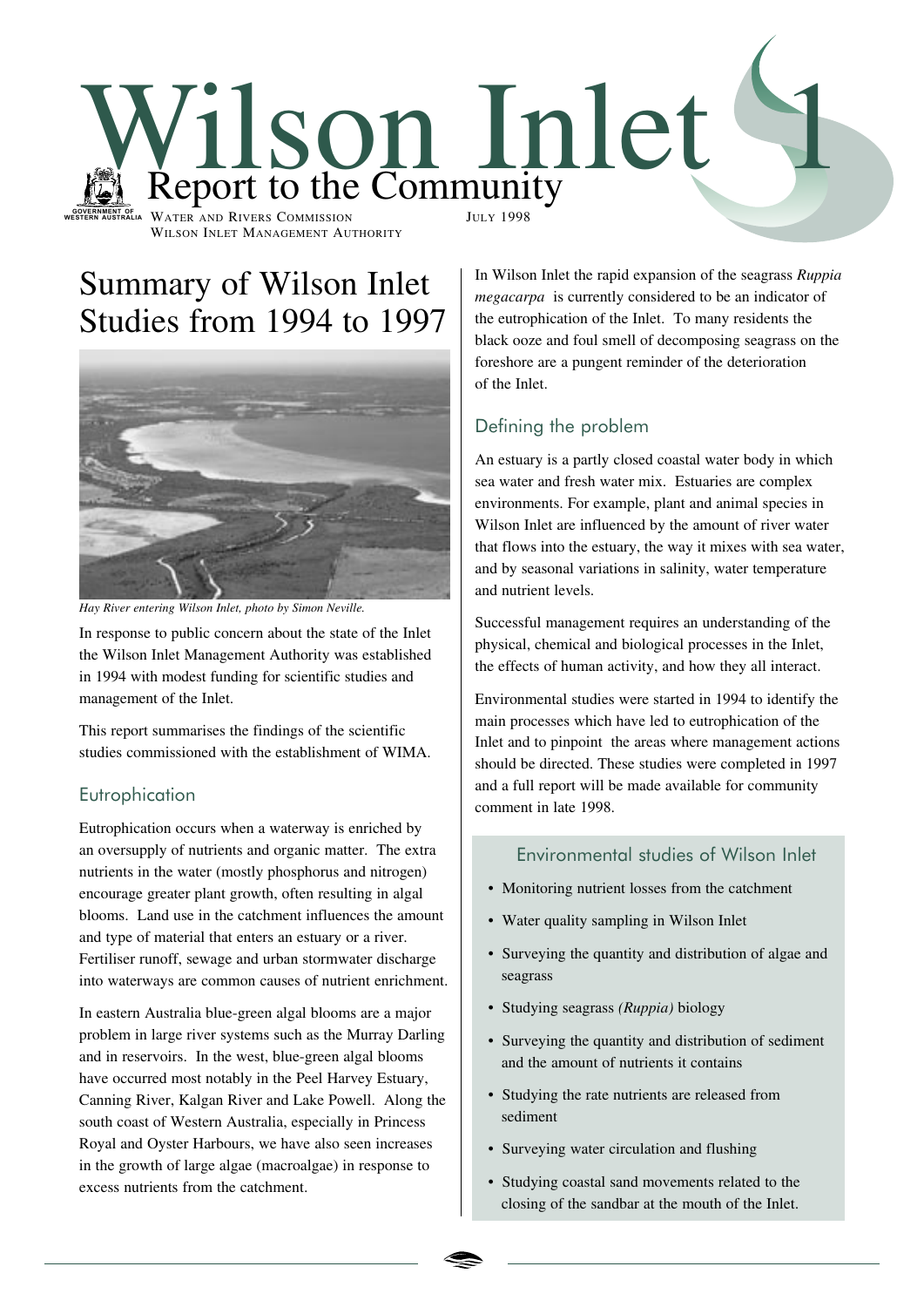### Current status of understanding

Although the information from these studies is yet to be fully analysed, some early observations can be made:

- The Inlet is eutrophic and under stress.
- The rapid appearance and growth of *Ruppia* seagrass, which may have replaced other seagrass species is a symptom of nutrient enrichment.
- Since its appearance *Ruppia* has become a valuable part of the ecosystem and is an important refuge and nursery for fish.
- There is now concern that as eutrophication continues *Ruppia* may be lost through the growth and shading caused by small algae (epiphytes) on the seagrass leaves.
- *Ruppia* may also be lost if the long term salinity of the Inlet is increased. This is because the germination of Ruppia seed is reduced in salt water.
- If the *Ruppia* is lost, less ecologically useful algal species may replace it.
- Concentrations of phosphorus in the Inlet sediment are relatively low considering the amount of nutrient leaving the catchment. This leads us to think that much of the phosphorus entering the Inlet is taken up by the *Ruppia*.
- Despite the low phosphorus concentration in the sediments, under certain conditions the sediment is an important source of nutrients which can trigger algal blooms.
- The location where the mouth of the Inlet is breached has little impact on the overall health of the Inlet. This is because the system of channels between the bar and Poddy Shot Point appear to be one of the major factors controlling water flow between the Inlet and the ocean. The amount of river flow is also important in moving estuarine water out to the sea.

### Long term management strategy

The Water and Rivers Commission (WRC) in partnership with WIMA is working to develop a long- term strategy for managing the Inlet paying attention to the following key issues:

- Controlling nutrients entering the Inlet through catchment and river management.
- Identifying the factors essential to maintaining or improving the Inlet as a healthy estuary, including determining the ideal salinity levels in the Inlet.
- Maintaining Prawn Rock Channel as a community recreation site.



*Map of Wilson Inlet indicating the water quality sampling locations and the distribution of* Ruppia *in the Inlet.*

# An integrated approach

As part of this long-term management strategy, the Wilson Inlet Management Authority together with local government authorities, landcare and catchment groups, other community groups and community members is producing a management action plan for the Inlet and its catchment.

This process involves WIMA and the community developing a shared vision for the future management of the Inlet and identifying key management issues. The scientific studies conducted to date will improve our knowledge of the Inlet and provide a sound basis for future management.

Studies to better understand water and sand movement through the mouth of the Inlet will be conducted to help with the community's concern about sandbar management. Related scientific studies in the Inlet will be focussed on seagrasses, sediments and microscopic algae.

The Action Plan will seek to maintain the ecological health of the Inlet while satisfying



- 1. Natural tannins from bushland dissolve in water giving it a brown colour.
	- 2. Nutrients, organic matter and eroded soil from agricultural and cleared land are washed into the river system.
		- 3. Pollutants and nutrients from urban sources reach the Inlet through drains, direct runoff and groundwater. For example, leakages from septic tanks are high in nutrients and move through the groundwater to the Inlet.
			- 10. Particles carried in by the rivers fall to the bottom of the Inlet and settle on the sediment. Nutrients can be attached to these particles. These nutrients may be buried or under certain conditions may be released into the water.

WATER AND RIVERS COMMISSION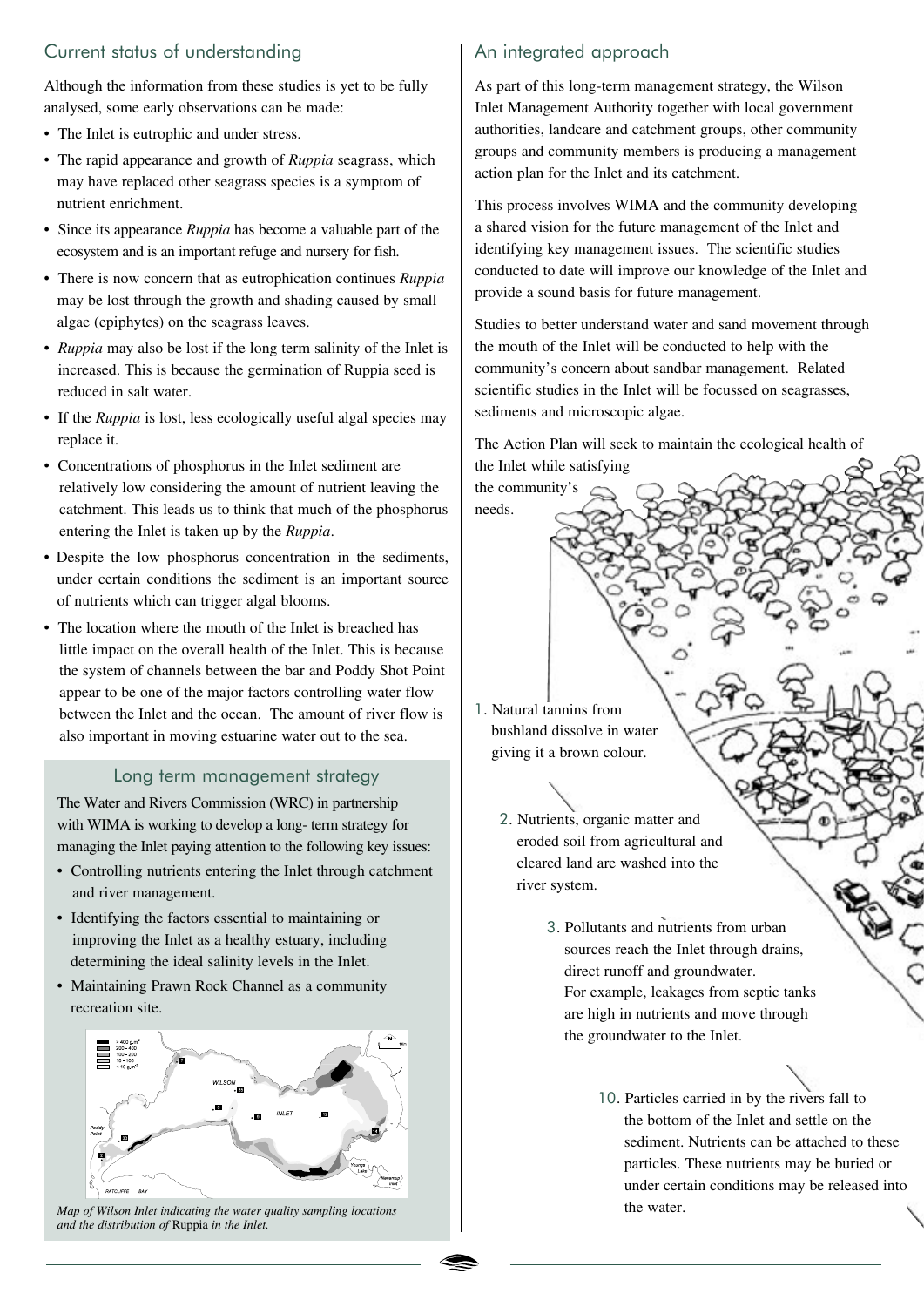